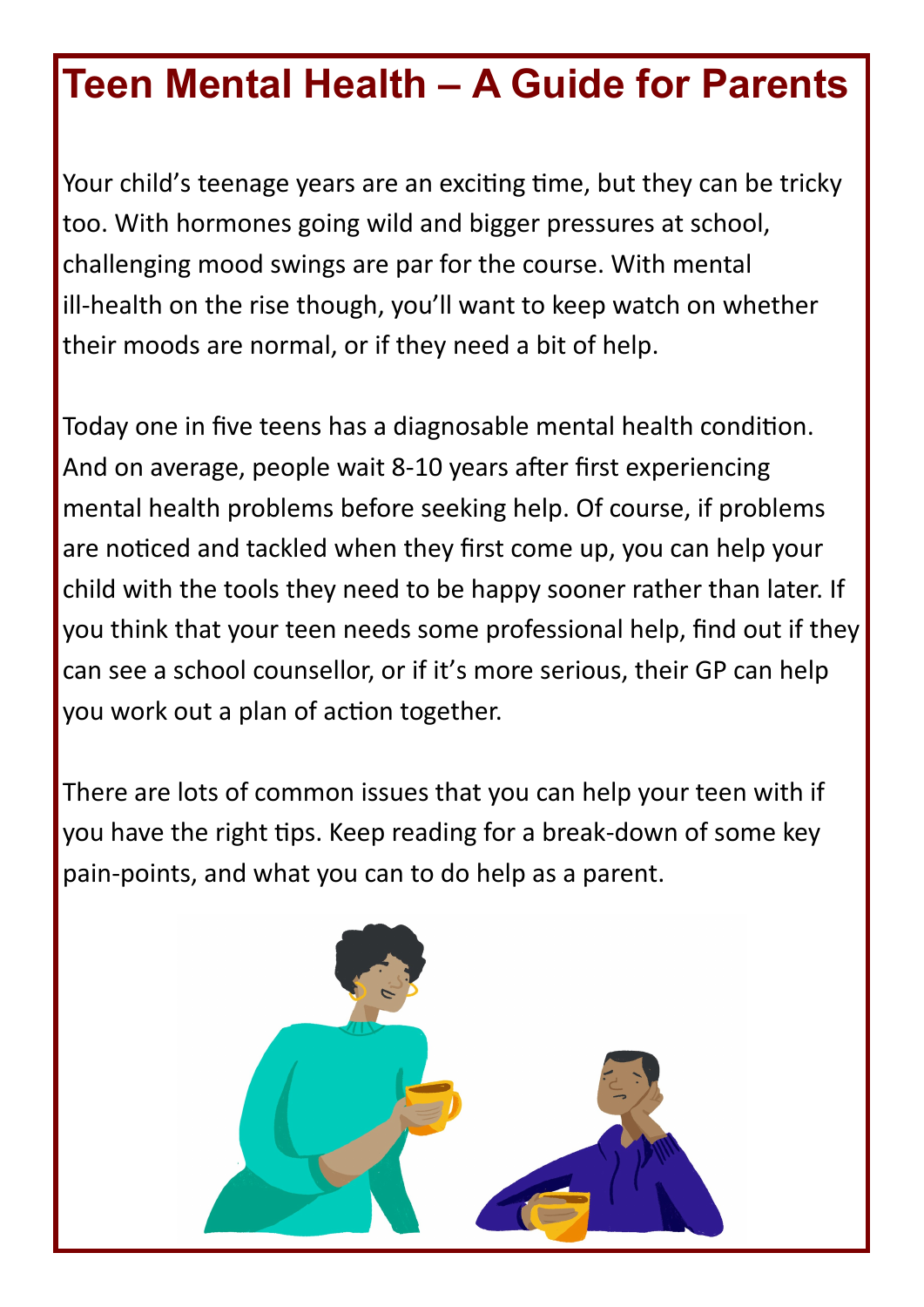## **Academic anxiety**

After so much disruption to school education over the last two years, it's no wonder that a lot of teens are feeling worried that they've missed out on learning. On top of that, even with national exams set to happen in 2022, we can't blame teens who fear that they might be cancelled for a third year in a row. However anxious your teen is (or isn't) about their studies, here are a few tips to helping them feel calm, confident and in control.

### **Ways to reduce academic anxiety in teens**

Work on their self-esteem. Remind them that you're proud of them no matter what, and regularly praise them for little or big things they do well. On the issue of self-esteem, psychologist Dr Kate Jenkins says,

*"Low self esteem can be extremely damaging long term. If children develop core beliefs such as "I'm not good enough" or "even if I try I don't succeed, so what's the point?" this can lead to significant problems in the future."*

### **Talk to their teachers**

If they're behind in any subjects or finding particular areas difficult, this can have a negative impact on their confidence and cause anxiety. Once you identify where it is they're struggling though – whether with the quantity or the nature of the work – together you can find specific ways to tackle it. This could be in the form of after-school clubs, extra support or studying with a friend so they can help each other out.

#### **Equip them with coping mechanisms personalised for them**

If they feel really anxious when they sit down to do some homework, things like meditative breathing, or playing some calming music can help them get in the right headspace. If organisation is an issue (as it is with lots of teens), writing out lists of what they need to do when, and keeping a revision timetable on their desk can help make lots of schoolwork seem less daunting. A one-to-one tutor can be a really effective way to give your teen the extra support they need. Lessons are all tailored to their learning style, and they can target issues like confidence and organisation.

#### **Make your home a study-friendly environment**

If they have a desk space in a quiet corner of the house, it'll make it easier for them to sit down and study when they need to.

#### **Make sure they get enough sleep each night**

Texting their mates into the night or tossing and turning with anxiety can have a knock-on effect on how well they deal with challenges day-to-day.

### **Make time for fun**

Even with important exams coming up, giving your teen time to enjoy downtime will help them stay relaxed and keep a balanced lifestyle. It's important for teens to have a sense of independence – if too much pressure is put on them to study and not have fun, teens can often rebel by not studying at all.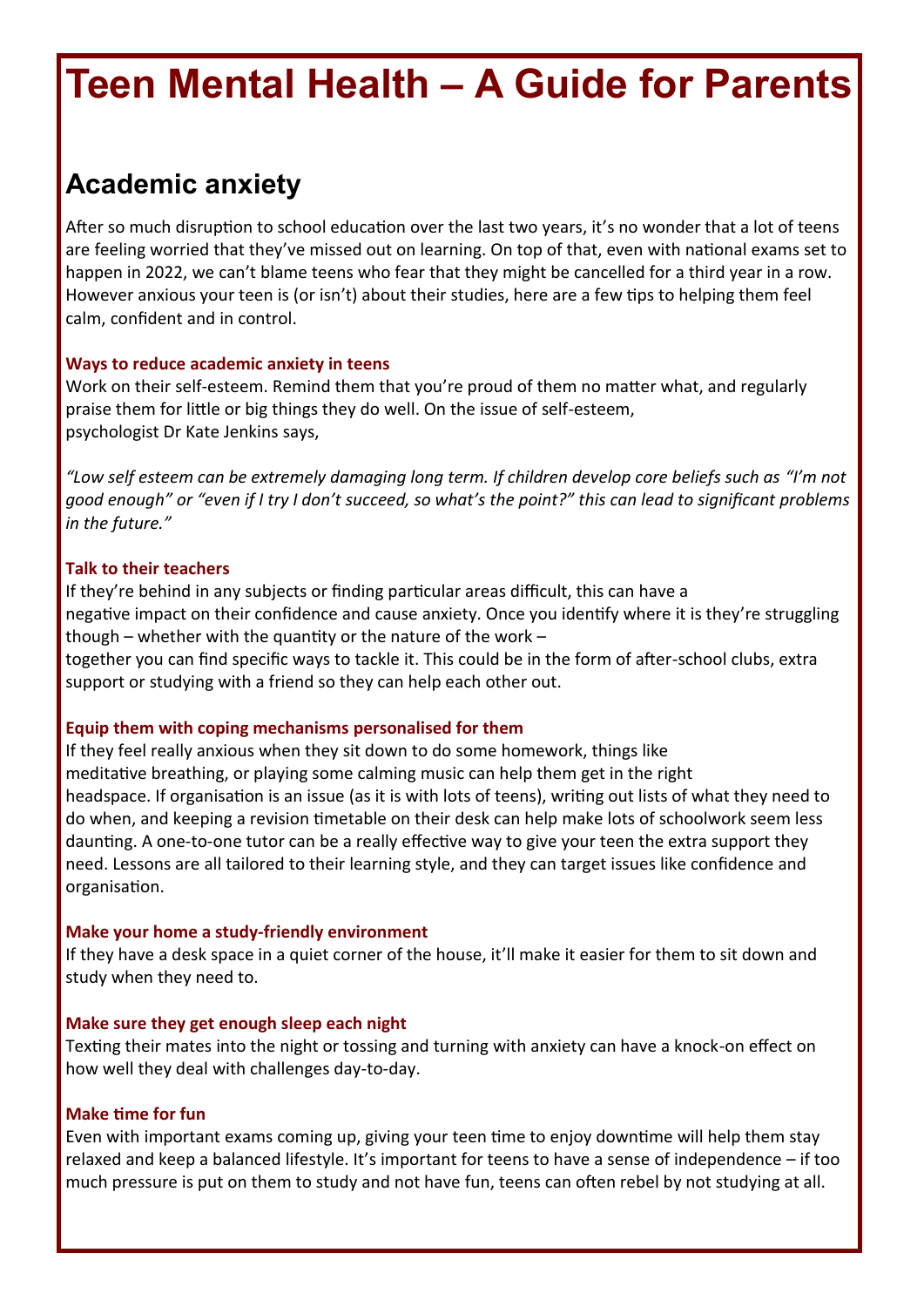## **Peer pressure & cyberbullying**

Another big problem for teens today is negative peer pressure and forms of bullying online – it affects over **[1 million young people](https://youngminds.org.uk/find-help/feelings-and-symptoms/)** every year.

## **How to find out if your child is being cyberbullied, and how to help Keep communication open**

If they feel they can tell you things, it's much easier to find the source of any problems.

### **Ask them how they feel when they're socialising online**

If they feel anxious, angry, scared or worried, see if they can open up about the root of these feelings, and talk about how they can stop it from happening.

### **Ask them what they think is normal behaviour online, and have a discussion about it.**

They might not realise that some behaviour is harmful, or that they shouldn't be made to feel certain ways. If what they're seeing online is having a negative impact on their mental health, help them change what they see.

A guide from **YoungMinds** is directed at teens to help them adjust their social media feeds and tech use. You can find it online at

### *https://www.youngminds.org.uk/young-person/coping-with-life/ social-media-and-mental-health*

As well as what they see online, reducing the amount of time your teen spends in front of a screen each day can also have a positive impact.